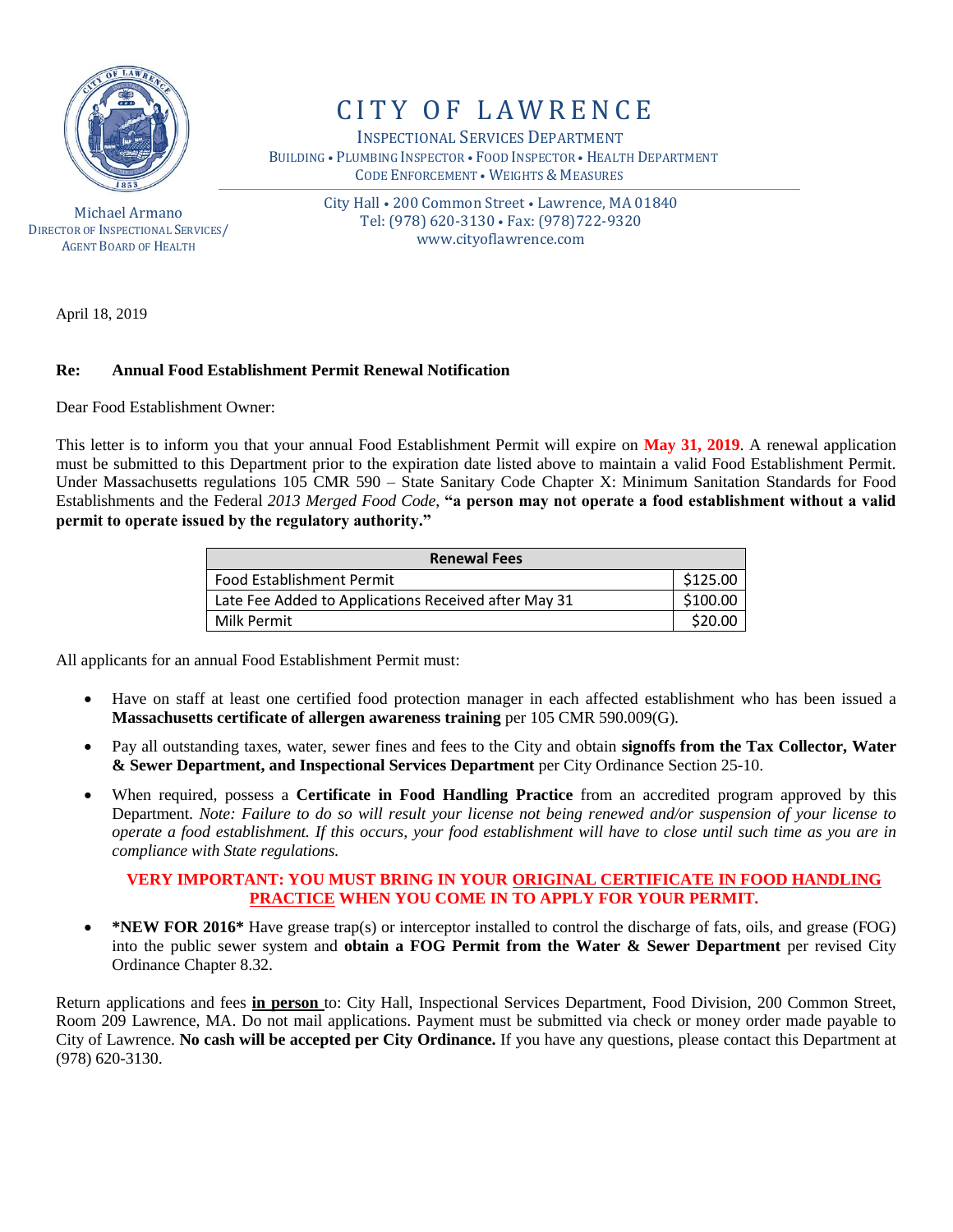

# CITY OF LAWRENCE

 INSPECTIONAL SERVICES DEPARTMENT BUILDING • PLUMBING INSPECTOR • FOOD INSPECTOR • HEALTH DEPARTMENT CODE ENFORCEMENT • WEIGHTS & MEASURES

DIRECTOR OF INSPECTIONAL SERVICES/ AGENT BOARD OF HEALTH

 City Hall • 200 Common Street • Lawrence, MA 01840 Tel: (978) 620-3130 • Fax :( 978)722-9320 www.cityoflawrence.com

## **PROCEDURES FOR FOOD SERVICES/ RETAIL FOOD ESTABLISHMENTS**

Certificates/Permits Required:

- 1. Business Certificate (City Clerk's Office, 1<sup>st</sup> Floor, Room 107)
- 2. Certificate of Inspection (Building Department, 2nd Floor, Room 207)
- 3. Food Services/Retail Food License/Milk License if applicable (Inspectional Services, 2nd Floor, Room 209)
- 4. Common Victualler License (Food Services & Catering Only) (Licensing Board, 2<sup>nd</sup> Floor Room, 206)
- 5. Food Safety Course Certification
- 6. Allergy Awareness Certificate
- 7. Fire Suppression System Report
- 8. Hood Cleaning System Report
- 9. Fats, Oils, and Grease (FOG) Permit (Water & Sewer Department, 2<sup>nd</sup> Floor, Room 204)

Food Truck Requirements

- 1. Business Certificate (City Clerk's Office, 1<sup>st</sup> Floor, Room 107
- 2. Must apply for a State Hawkers and Peddlers License
- 3. Must have truck inspected by Fire Prevention, Food Inspector, Electrical Inspector, and Plumbing Inspector
- 4. Food Services/Retail Food permit/Milk License if applicable (Inspectional Services 2nd Fl. Room 209)
- 5. Food Safety Certificate
- 6. Allergen Awareness Certificate
- 7. Fats, Oils, and Grease (FOG) Permit (Water & Sewer Department, 2nd Floor Room 204)

#### CHANGE OF OWNERSHIP

If a change of ownership occurs in an existing business, that business shall remain closed until proper permits to re-open under new ownership have been approved by the Lawrence Board of Health. Failure to comply will result in immediate closure and a hearing before the Board of Health, before any license being granted to open.

### **Do not mail applications. Sign offs are required from the Tax Collector, Water & Sewer Department, and Inspectional Services Department before any permit may be granted.**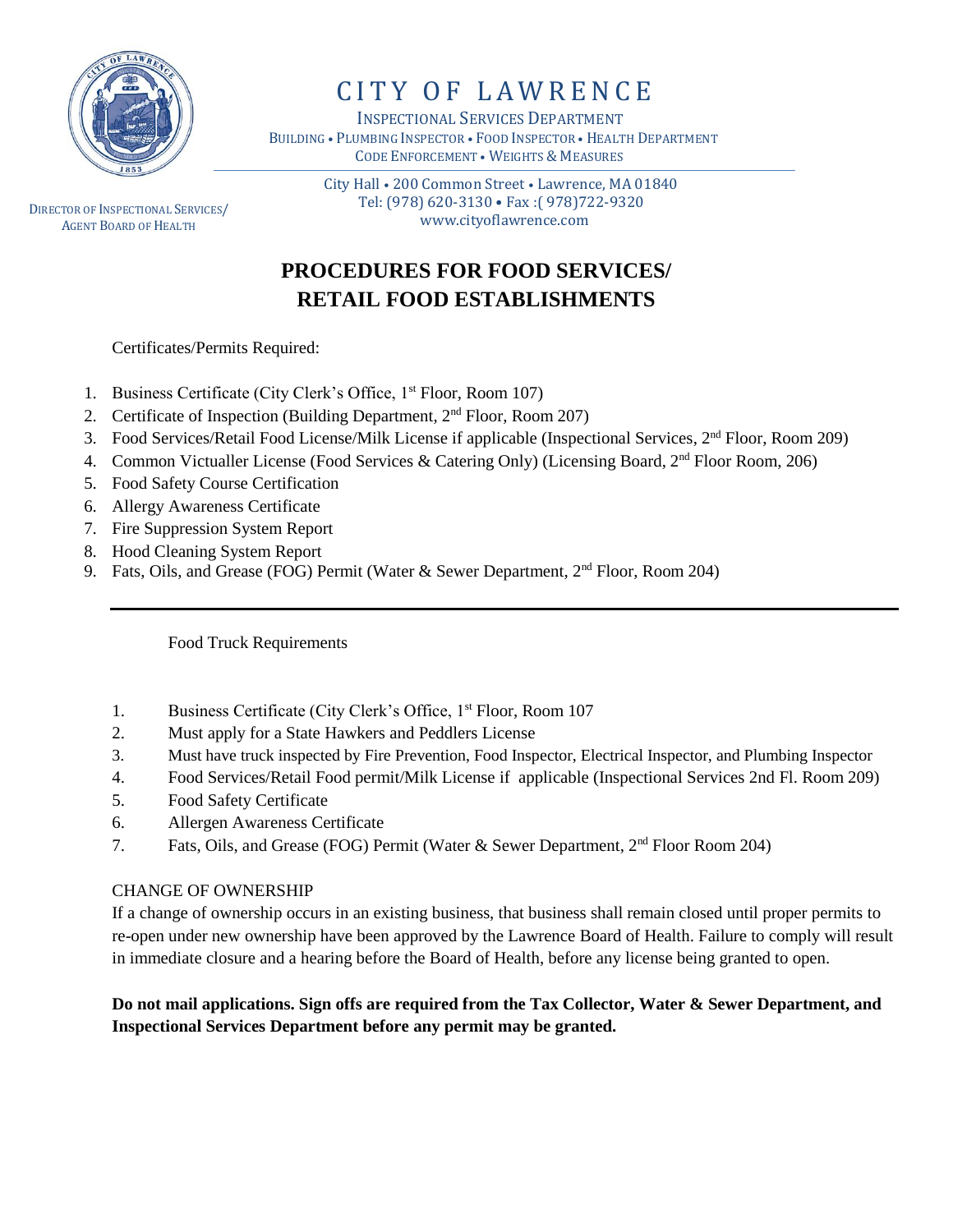

# CITY OF LAWRENCE

 INSPECTIONAL SERVICES DEPARTMENT BUILDING • PLUMBING INSPECTOR • FOOD INSPECTOR • HEALTH DEPARTMENT CODE ENFORCEMENT • WEIGHTS & MEASURES

City Hall • 200 Common Street • Lawrence, MA 01840

| DIRECTOR OF INSPECTIONAL SERVICES/<br><b>AGENT BOARD OF HEALTH</b> |                                       | Tel: (978) 620-3110 · Fax: (978) 722-9320<br>www.cityoflawrence.com<br>\$100 late fee after May 31                                                                                                                                    |
|--------------------------------------------------------------------|---------------------------------------|---------------------------------------------------------------------------------------------------------------------------------------------------------------------------------------------------------------------------------------|
| New                                                                | Renewal                               | <b>Permit # Issued</b>                                                                                                                                                                                                                |
|                                                                    |                                       | FOOD ESTABLISHMENT PERMIT APPLICATION<br>(Application must be submitted at least 30 days before the planned opening date)                                                                                                             |
|                                                                    |                                       | 1. Name of Establishment:<br><u>Letter</u> and the set of the set of the set of the set of the set of the set of the set of the set of the set of the set of the set of the set of the set of the set of the set of the set of the se |
|                                                                    |                                       | 2. Establishment Address: Universe and Security and Security and Security and Security and Security and Security and Security and Security and Security and Security and Security and Security and Security and Security and S        |
|                                                                    |                                       | 3. Establishment Mailing Address (if different): ________________________________                                                                                                                                                     |
|                                                                    |                                       |                                                                                                                                                                                                                                       |
|                                                                    |                                       |                                                                                                                                                                                                                                       |
|                                                                    |                                       |                                                                                                                                                                                                                                       |
|                                                                    |                                       | 6. Applicant Address: <u>Container and Community of Applicant Address:</u>                                                                                                                                                            |
|                                                                    |                                       |                                                                                                                                                                                                                                       |
|                                                                    |                                       | 24 Hour Emergency #:                                                                                                                                                                                                                  |
|                                                                    |                                       |                                                                                                                                                                                                                                       |
|                                                                    |                                       | 9. Owner Address (if different from applicant): 100 minutes and the control of the control of the control of the control of the control of the control of the control of the control of the control of the control of the cont        |
| 10. Establishment Owned by:                                        |                                       |                                                                                                                                                                                                                                       |
| An association<br>An individual                                    | $\Box$ A corporation<br>A partnership |                                                                                                                                                                                                                                       |
|                                                                    |                                       | 11. If a corporation or partnership, give name, title, and home address of officers or partner.                                                                                                                                       |
| Name                                                               | Title                                 | <b>Home Address</b>                                                                                                                                                                                                                   |
|                                                                    |                                       |                                                                                                                                                                                                                                       |
|                                                                    |                                       | 12. Person Directly Responsible For Daily Operations (Owner, Person in Charge, Supervisor, Manager etc.)                                                                                                                              |
| Name & Title:                                                      |                                       |                                                                                                                                                                                                                                       |
|                                                                    |                                       |                                                                                                                                                                                                                                       |
|                                                                    |                                       |                                                                                                                                                                                                                                       |
|                                                                    |                                       | <b>Emergency Telephone #:</b> Note that the set of the set of the set of the set of the set of the set of the set of the set of the set of the set of the set of the set of the set of the set of the set of the set of the set of    |
|                                                                    |                                       | 13. District Or Regional Supervisor (applicable) ________________________________                                                                                                                                                     |
|                                                                    |                                       | Name & Title:                                                                                                                                                                                                                         |
|                                                                    |                                       |                                                                                                                                                                                                                                       |
|                                                                    |                                       |                                                                                                                                                                                                                                       |
| <b>FEES: Food \$125</b>                                            | <b>Milk \$20</b>                      | PERMIT FEES ARE NONREFUNDABLE                                                                                                                                                                                                         |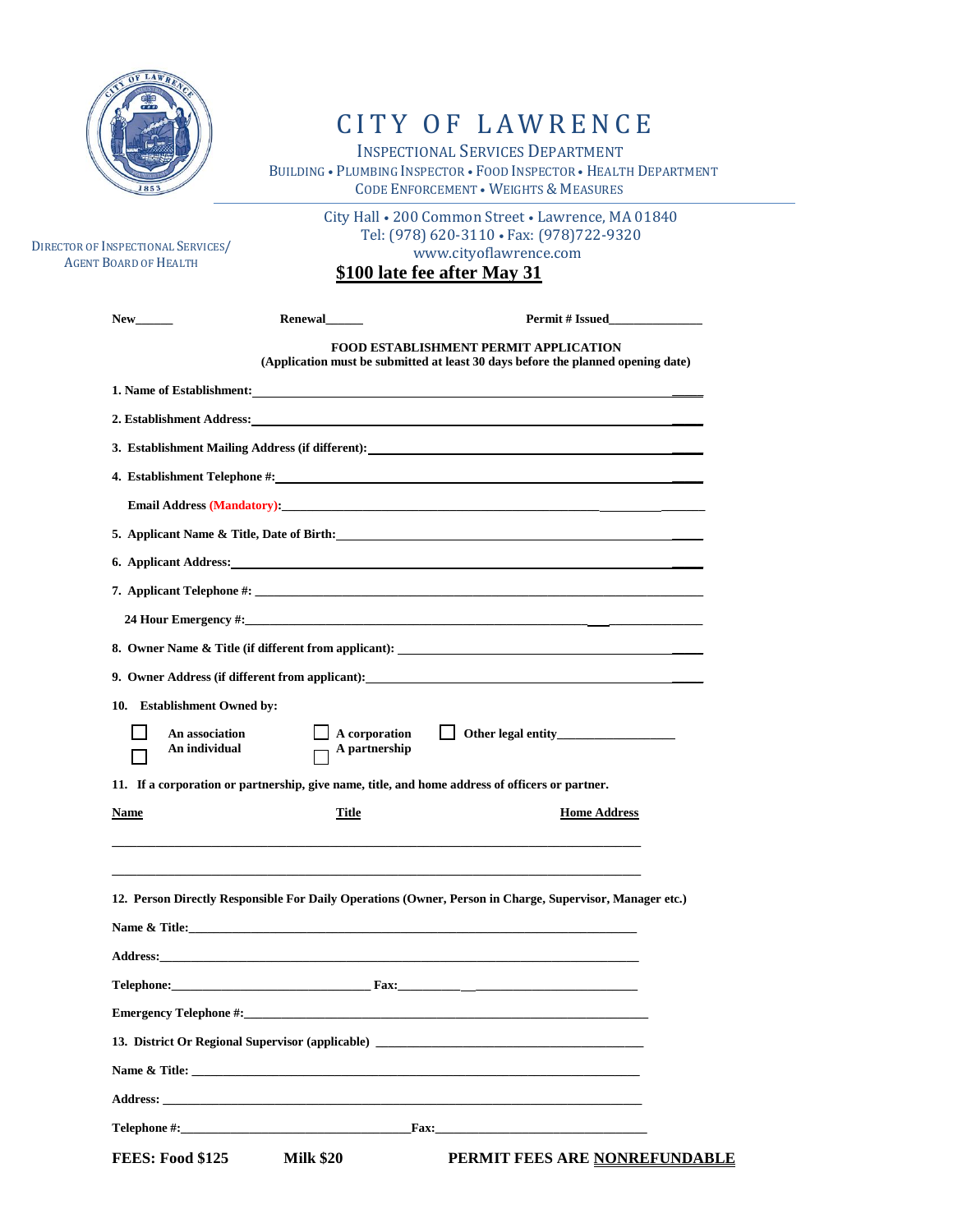#### **Food Establishment Information**

| 14. Days and Hours of Operation:                                                                                            |                                                                                                                     |  |  |
|-----------------------------------------------------------------------------------------------------------------------------|---------------------------------------------------------------------------------------------------------------------|--|--|
| 15. No. of Food Employees:                                                                                                  |                                                                                                                     |  |  |
| 16. Name of Person in Charge Certified in Food Protection Management:                                                       | (Required as of 10/1/2001 in accordance with 105 CMR 590.003 (A). Please attach copy of Certificate.                |  |  |
|                                                                                                                             | 17. Person Trained in Anti-Choking Procedures (if 25 seats or more): yes $\Box$ no $\Box$                           |  |  |
| 18. Location: (check all that apply)                                                                                        |                                                                                                                     |  |  |
| <b>Mobile</b><br>1.<br>(Truck, Trailer, Pushcart)<br>Temporary<br>2.<br>(For one event, no longer than 14 consecutive days) | <b>Stationary</b><br>(Building/Physical Address)<br><b>or</b><br><sup>]</sup> Permanent<br>(Year Long)<br><b>or</b> |  |  |
|                                                                                                                             | **Mobile: List all location sites (Streets): ___________________________________                                    |  |  |
|                                                                                                                             |                                                                                                                     |  |  |
|                                                                                                                             |                                                                                                                     |  |  |
|                                                                                                                             |                                                                                                                     |  |  |
| 19. Length of Permit: (check one):<br>$\Box$ Annual                                                                         |                                                                                                                     |  |  |
|                                                                                                                             | $(14 \text{ days max})$ From $\qquad \qquad$ To                                                                     |  |  |
| 20. Establishment Type (check all that apply)                                                                               |                                                                                                                     |  |  |
| $\Box$ Retail (<br>sq. $ft.$ )                                                                                              | $\Box$ Caterer                                                                                                      |  |  |
| $\Box$ Food Service – (<br>seats)                                                                                           | $\Box$ Food Delivery                                                                                                |  |  |
| Food Service - Takeout                                                                                                      | Residential Kitchen for Retail Sale                                                                                 |  |  |
| Food Service - Institution<br>Meals/Day)<br>Frozen Dessert Manufacturer                                                     | Residential Kitchen: Bed-and-Breakfast Operations<br>Schools and USDA Nutrition Programs<br><b>∃Bakery</b>          |  |  |
| Leased Commercial Kitchens<br>Public Markets & Farmers Markets<br>Other (Describe):                                         | Supermarket<br>Faith Based Organizations (Non-Profit)                                                               |  |  |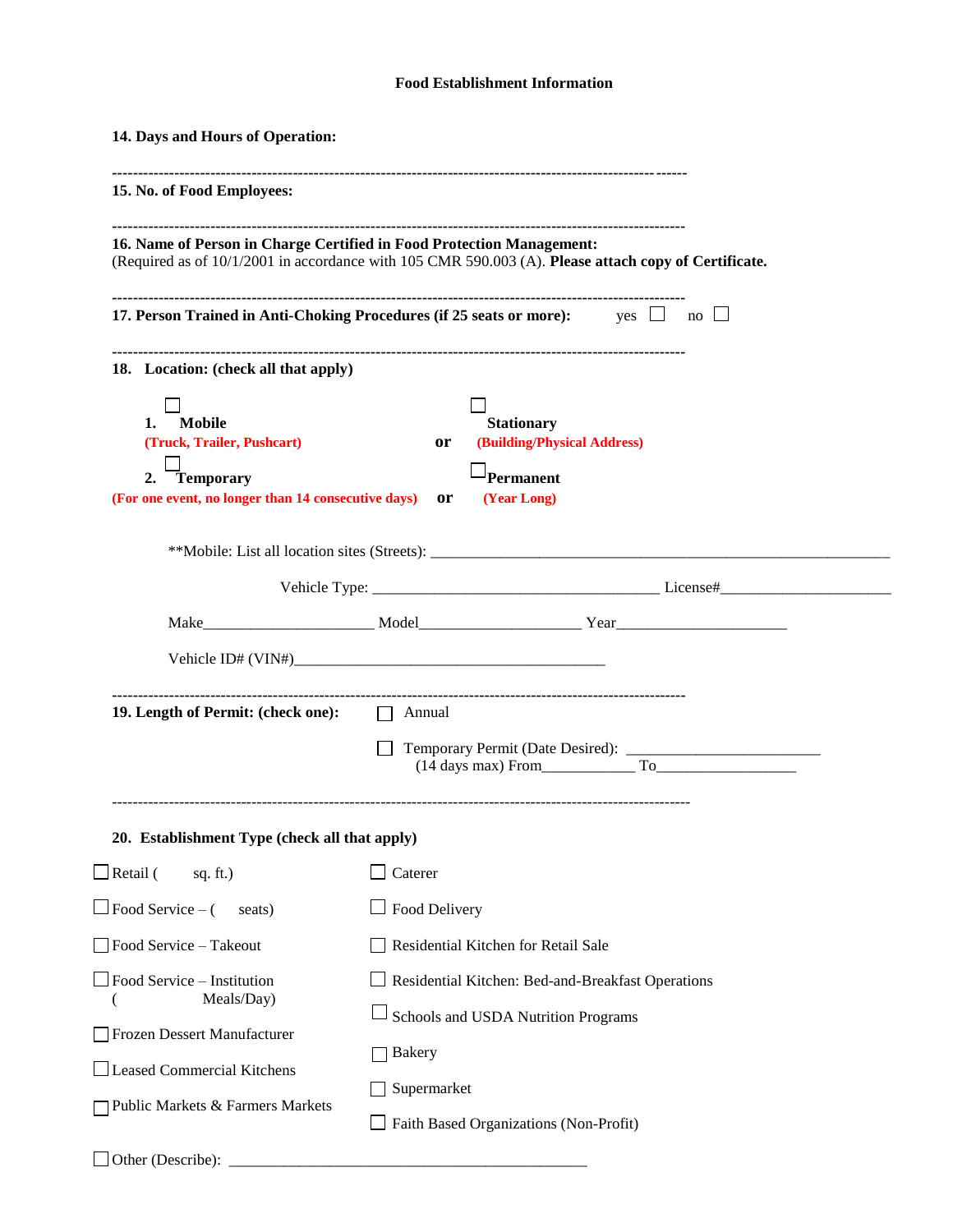| 21. Food Operations:<br>(check all that apply)<br>Definitions: TCS – Time/Temperature Control for Safety (time/temperature controls required)                                                                                                                                                                                             |
|-------------------------------------------------------------------------------------------------------------------------------------------------------------------------------------------------------------------------------------------------------------------------------------------------------------------------------------------|
| Non-TCSs - Non-Time/Temperature Control for Safety (no time/temperature controls required)<br>RTE - Ready-To-Eat foods (e.g. sandwiches, salads, muffins which need no further process                                                                                                                                                    |
| Sale of Commercially Pre-Packaged TCSs                                                                                                                                                                                                                                                                                                    |
| Delivery of packaged TCSs                                                                                                                                                                                                                                                                                                                 |
| Reheating of commercially processed foods for service within 4 hours                                                                                                                                                                                                                                                                      |
| Customer self-service of Non-TCS and non-perishable foods only                                                                                                                                                                                                                                                                            |
| Preparation of Non-TCSs                                                                                                                                                                                                                                                                                                                   |
| TCS cooked to order                                                                                                                                                                                                                                                                                                                       |
| Preparation of TCSs for hot and cold holding for single meal services                                                                                                                                                                                                                                                                     |
| Sale of raw animal foods intended to be prepared by consumer                                                                                                                                                                                                                                                                              |
| Prepares TIME/TEMPERATURE CONTROL FOR SAFETY FOOD in advance using FOOD in advance using FOOD<br>preparation method that involves two or more steps which may include combing TIME/TEMPERATURE CONTROL FOR SAFETY<br>FOOD ingredients: cooking; cooling; reheating; hot or cold holding; freezing; or thawing                             |
| Prepares Food for delivery to and consumption at a location off the PREMISES where it is prepared                                                                                                                                                                                                                                         |
| Hot TCS cooked and cooled or hot and held for more than a single meal service                                                                                                                                                                                                                                                             |
| TCS and RTE foods prepared for highly susceptible population facility                                                                                                                                                                                                                                                                     |
| Vacuum Packaging/Cook Chill                                                                                                                                                                                                                                                                                                               |
| Use of process requiring a Variance and/or HACCP Plan (Including bare hand contact<br>alternative, time as a public health control)                                                                                                                                                                                                       |
| Offers raw or undercooked food of animal origin.                                                                                                                                                                                                                                                                                          |
| Prepares food/single meals for catered events or Institutional Food Service                                                                                                                                                                                                                                                               |
| $\Box$ Manufactures/ Offers Frozen Dessert (Soft Serve/Hard Serve Ice Cream, etc.)<br>** Company Performing Lab Results                                                                                                                                                                                                                   |
| Other (Describe)                                                                                                                                                                                                                                                                                                                          |
| I, the undersigned, attest to the accuracy of the information provided in this application and<br>I affirm that the food establishment operation will comply with 105 CMR 590.000 and all<br>other applicable law. I have been instructed by the Board of Health on how to obtain copies<br>of 105 CMR 590.000 and the federal Food Code. |
| 22. Signature of Applicant:                                                                                                                                                                                                                                                                                                               |
| Pursuant to MGL Ch. 62C, Sec. 49A, I certify under the penalties of perjury that I, to my best<br>Knowledge and belief have filed all state tax returns and paid state taxes required under law.                                                                                                                                          |
|                                                                                                                                                                                                                                                                                                                                           |
| 24. Signature of Individual or Corporate Name: _________________________________                                                                                                                                                                                                                                                          |
|                                                                                                                                                                                                                                                                                                                                           |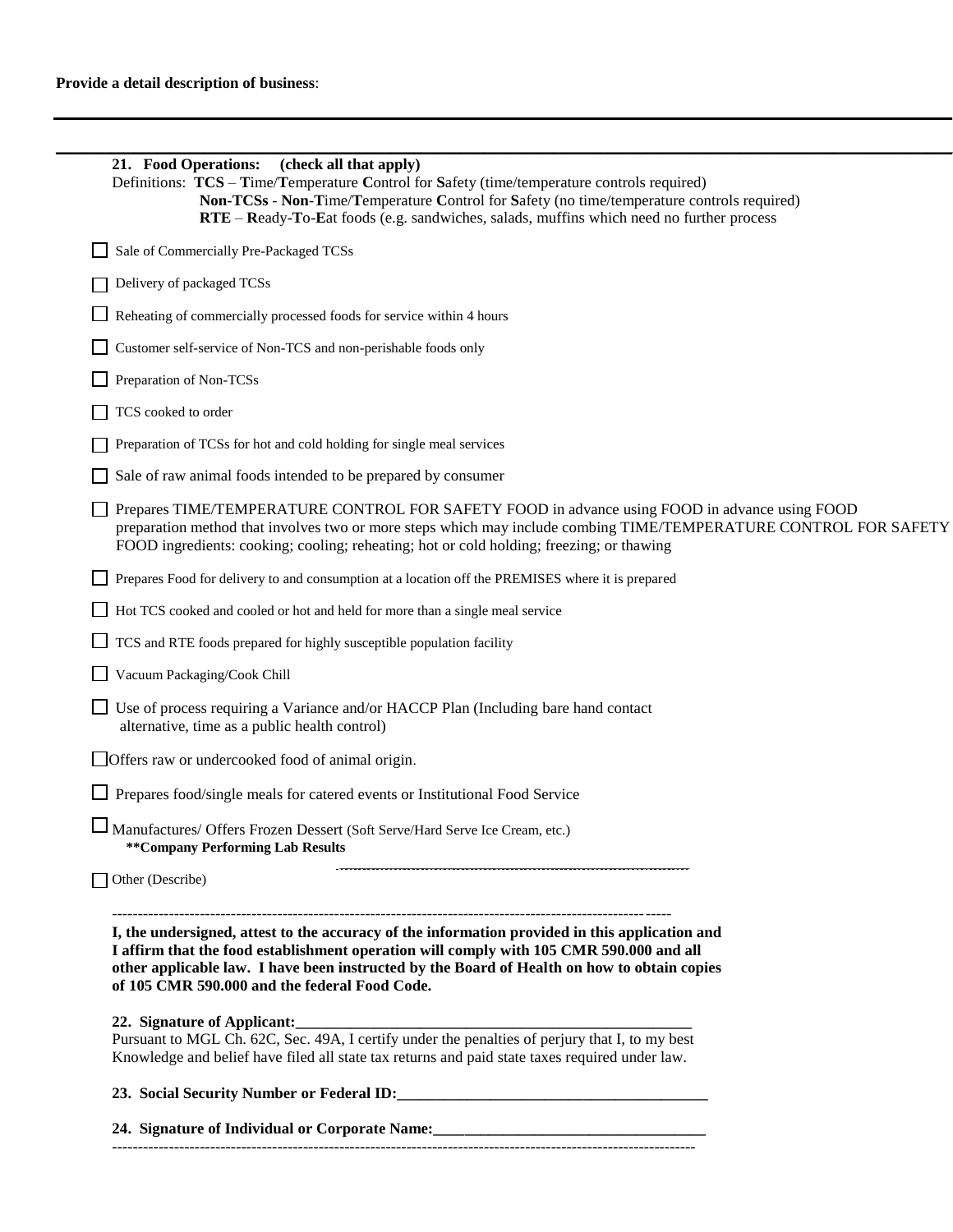## **CITY OF LAWRENCE**

### **[TAX ASSESSMENT AND VERIFICATION FORM]**

CITY ORDINANCE: 3.08.110 AND 5.04.080 & G.L. C.40, SEC. 57

COMPLIANCE LIST

### **ALL PAYMENTS REQUIRED BEFORE ISSUANCE OF PERMITS OR LICENSES**

**(Please print)**

| Name of Applicant         | <b>Applicant's current Address</b>                                                                    |                               |
|---------------------------|-------------------------------------------------------------------------------------------------------|-------------------------------|
| Applicant's Telephone No. | City                                                                                                  | State, Zip                    |
| Property Owner's Name     | Property Owner's Address                                                                              |                               |
| Owner's Telephone No.     | City                                                                                                  | State, Zip                    |
|                           | DO YOU OWN OTHER PROPERTIES IN THE CITY OF LAWRENCE?<br><b>Please list below</b>                      | $\square$ YES<br>$\square$ NO |
|                           | List of Applicant's Other Properties (Must attach Assessor's print out of all applicant's properties) |                               |
|                           |                                                                                                       |                               |
| Address                   |                                                                                                       | Map and Lot                   |
| Address                   |                                                                                                       | Map and Lot                   |
| Address                   |                                                                                                       | Map and Lot                   |

**More space needed** - *See attached list. Attachment must be signed and dated and stamped by City departments*

### *Applicant's Signature*

*I declare under the pains and penalties of Perjury that the statements made on this application are true and correct. I also certify that all information herein is true and complete. I understand that any misleading or incorrect statements render this application void and can be grounds for revocation of permit or license. I have not knowingly and willfully made false statements or included false documents in support of this application or permit*